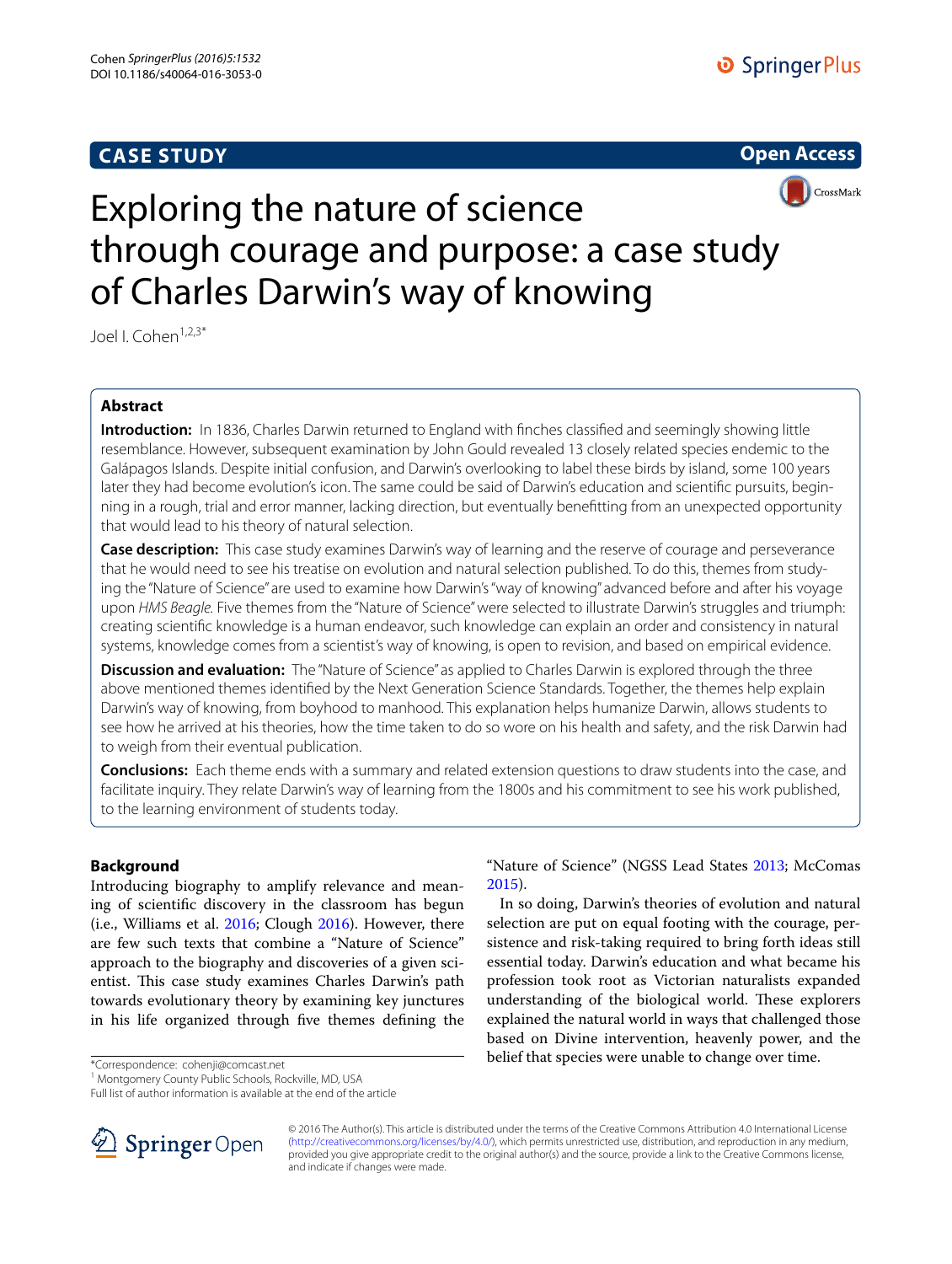Darwin's life was rich in experience, the harvesting of facts and making unique observations, all providing a foundation for his theories on the origin and diversity of life on earth. This case study enriches understanding of Darwin's progression towards these theories by sharing moments of greatest fortune alongside his struggles, despair, and misunderstandings. This approach and its historic context help students "develop an understanding of the enterprise of science as a whole—the wondering, investigating, questioning, data collecting and analyzing," (NGSS Lead States [2013](#page-7-2)).

These Standards also suggest that one area suitable for this approach is 'Darwin's Theory of Biological Evolution and the Modern Synthesis' (NGSS Lead States [2013](#page-7-2)). These two recommendations are addressed and presented in a lesson format, ready for teaching, where students explore along with Darwin, rather than gaining facts as if they were preordained and not products of failings, beginnings, and reinvention.

As Darwin changed, so did his explanations and understating, one reverberating off of the other, gaining from errors as well as from opportunities, sometimes making mistakes he regretted terribly. Allowing students to identify with how Darwin matured scientifically opens the possibility that, "such images can, of course, become internalized by students as goals. Discussion of great scientists likewise may potentially establish role models and such histories may thus help recruit more participants to science," (Allchin [1992](#page-7-4)).

The themes selected help condense the scholarship of many into discrete sections, allowing teacher and student to rapidly focus on areas of greatest relevance. The "summary and extension' paragraphs promote student inquiry. They ask students to reflect on the dynamic, interwoven themes reflecting on the nature of science and answering questions rather than merely professing tenets (Clough [2007\)](#page-7-5). Finally, the case study calls a student's attention to Darwin's work so that together, "we have discovered some-thing that was not always known," (Clough [2007](#page-7-5)), even though these things may be well known at this present date.

New knowledge is then interwoven with the human elements of science (McComas [2015](#page-7-3)), such that the "dimensions of individual struggle, creativity, and adventure" are incorporated into the way science can be taught (Eldridge [2009](#page-7-6)).

# **Theme 1: Science is a human endeavor**

In this section, Darwin's education is considered in the light of human endeavor, set amidst the social and cultural setting of the day. His learning began as the study of natural history and being a gentleman naturalist returned to favor in British society. Before the 1800s, the study of natural history languished or was abandoned, and sometimes even despised (Baber [1980\)](#page-7-7). With the beginning of the Victorian era, the clamorous pursuit of all things natural allowed and even encouraged Darwin to pursue natural history outside of the classroom.

In fact, Darwin's growing interest in nature took on greater importance to him than his poor academic performance in traditional classes. If the years Darwin spent preparing to publish his great thesis on evolution of a species are an example of dedicated human endeavor, then the opposite must be said of his early years. Of this time, Darwin's father once remarked, "You care for nothing but shooting, dogs, and rat-catching and you will be a disgrace to yourself and your family," (Darwin [1958](#page-7-8)).

However, Darwin knew he also had positive educational characteristics that he relied on throughout his school years. As he recalled, I "had strong and diversified tastes, much zeal for whatever interested me and a keen pleasure in understanding any complex subject or thing" (Darwin [1958\)](#page-7-8). As an example, his older brother, Erasmus, "worked hard at chemistry, and made a fair laboratory with proper apparatus in the tool-house in the garden, and I was allowed to aid him as a servant in most of his experiments. This was the best part of my education at school, for it showed me practically the meaning of experimental science" (Darwin [1958\)](#page-7-8).

Darwin's becoming a naturalist allowed him and other scientists-in-the-making to gain far more from experiential than from formal education. In Darwin's case, his eagerness to learn led to professional connections and experiences that would shape his future. By making the most of his informal education, he gradually transformed from a disinterested student to someone able and willing to circumnavigate the globe.

Other facets of this era influenced Darwin's endeavors. To match Victorian goals of expansion and empire, a naturalist would become an expected crew member of naval explorations. This past time allowed people from all occupations, commoner to noblemen, to become masters of their own collections. Over time, many of those starting out as raw amateurs turned into professionals, classifying innumerable species of value to the British Empire.

Rather than being mere curiosities, Darwin's increasing skills in identification and classification of species, and his reputation as a distinguished collector were becoming rapidly essential to the Empire. This may be one reason that even while Darwin was doing more hunting than studying, no one thought it odd that he spent time with a freed slave, John Edmonstone, learning the art of taxidermy while at Edinburgh University. These skills in particular would later be immensely valuable while collecting quadruped animals and birds during his long voyage.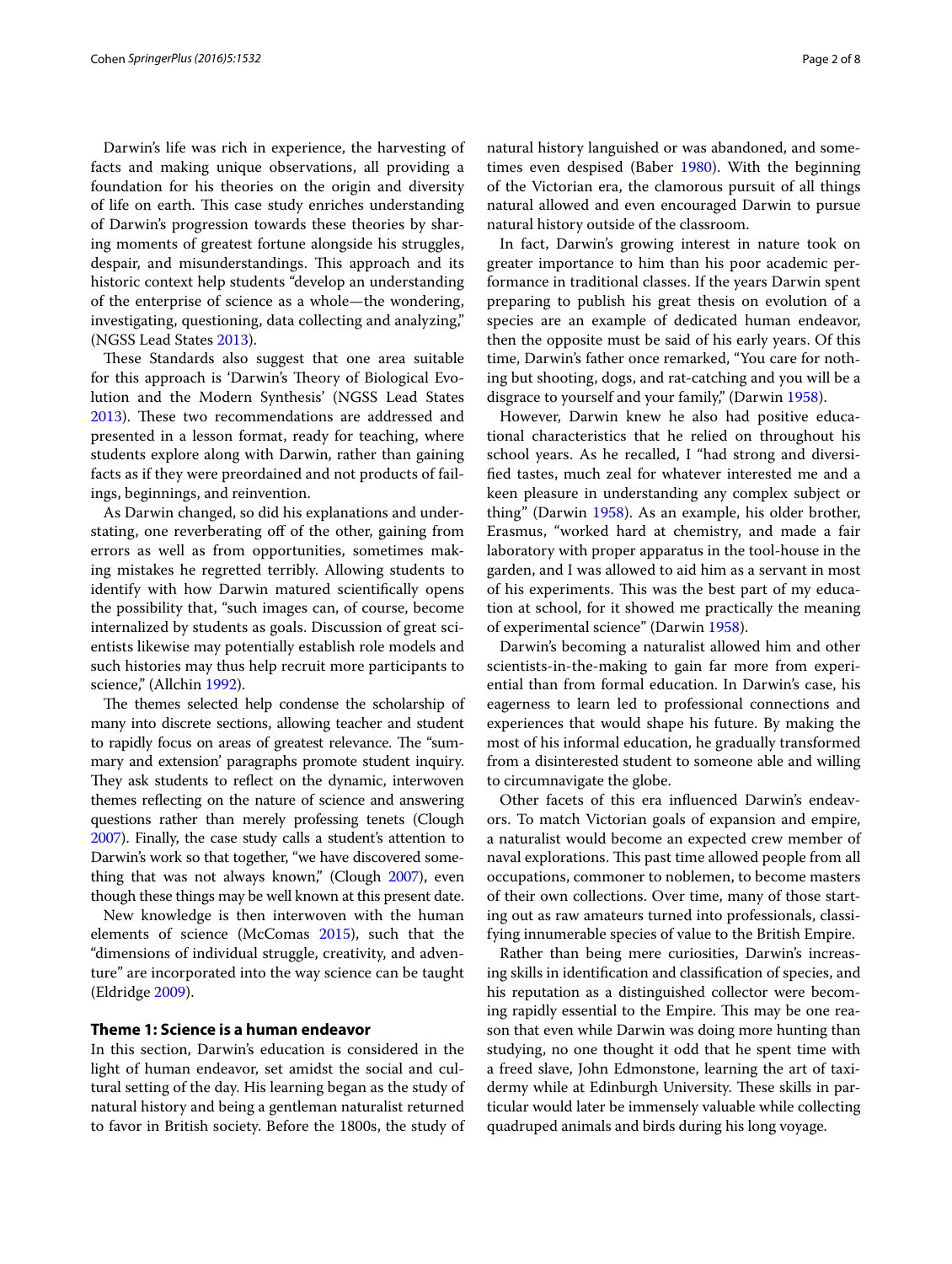## **The courage of conviction**

While several qualities pertain to human endeavor, such as persistence, creativity, reason and logic (NGSS 2013), there is an additional quality that pertains to Darwin, and that is courage. While this may not be obvious yet, Darwin recognized, long before his thoughts on evolution were ready, that dangers may arise during and after its publication. Darwin foresaw dangers in many places, including his marriage, which greatly worried him. It was one thing to publish for an audience many of whom he would never meet, it was quite another to think of publishing a manuscript his wife would find difficult to accept because of her devout adherence to religion.

Darwin was convinced of his solution to evolution's puzzles long before he married his cousin, Emma Wedgwood. The question then was whether or not to tell her, and his father advised Darwin to conceal his feelings, but his anxieties grew, "not because he thought he was wrong about the origin of species, but because he felt sure he was right. He knew what he had to say would be shocking to Emma and others who believed God were the creator of all species," (Heiligman [2009](#page-7-9)).

Despite this deep religious rift, Charles and Emma believed unfailingly in the deep-seated goodness of the other. Even as Charles pursued thoughts that could well brand him, and by association, his family as non-believers, they trusted each other. In fact, if Darwin had published his explanations of evolution in an earlier century, he may well have been called a heretic, and subject to the Inquisition. To advance his ideas on evolution it seemed he must wage a private battle between the religious convictions of the day and the implications of his theory. This was a fight he ultimately accepted, one requiring the greatest courage for over 20 years, beginning from his engagement to Emma.

#### **Summary and extension**

Darwin's early endeavors are seen very much as outgrowths of the naturalism that surrounded him. His ardent pursuit of nature became a mixture of experiential and academic knowledge rooted in the wisdom of the time, but wisdom which it did not take Darwin long to surpass. *Extension*: How did the era of the explorer-naturalist help Darwin's endeavors to learn, even while doing poorly in his academic classes? Could such an approach, which is, substituting field work experience for the academic classroom, work today as it did for Darwin?

## **Theme 2: Scientific knowledge assumes an order and consistency in natural systems**

Darwin's unstructured and haphazard beginning eventually leads to greater understanding of the order and consistency of nature. Two activities are highlighted here that increased his understanding of order through classification. His first encounter was with beetle collecting. As Darwin noted later in life, "It seems therefore, that a taste for collecting beetles is some indication of future success in life!" (Darwin [1958](#page-7-8)), and this pastime was certainly predictive of Darwin's successes.

By 1827, Darwin pursued coleopteran collecting as if it were a fulltime profession. This coincided with declining interests in university classes and dropping grades. His fascination with nature, and an aversion to blood in the operating theaters, cast off any chance of becoming a surgeon and following his father into medicine. However, the beetle collection kept growing, thanks to his coleopteran mentor, Cousin William Darwin Fox. Here Charles met a man determined to fill his Cambridge dorm room with beetles, stuffed swans, incubating moth pupae, and a mounted female goosander shot by Darwin, to name but a few.

Soon, Darwin and Fox were parading about the college grounds, sifting through leaves and seeking out that which had yet to be caught in their nets. It was later in life that Darwin recalled that "no pursuit at Cambridge was followed with nearly so much eagerness or gave me so much pleasure as collecting beetles," (Darwin [1958](#page-7-8)). To gain further insight from classifying organisms, Darwin enlisted the help of James Stephens who classified insects for the British Museum (Browne [1995\)](#page-7-10). In total, some 390 unique species were listed at one point from Darwin's insect collections (van Wyhe [2016\)](#page-7-11).

Darwin's enthusiasm for entomology pushed him to seek out others who could increase his knowledge. This desire led to his meeting John Stevens Henslow, Professor of Botany at Cambridge University. This friendship was one not only of formal tutelage, but also lessons imparted during their private walks through the surroundings of Cambridge. Darwin had much to learn from such an esteemed don, and he impressed Henslow with his eagerness. The professor would ultimately help secure Darwin's place aboard the HMS *Beagle*.

Henslow introduced Darwin to Adam Sedgwick, Woodwardian Professor of Geology at Cambridge. Henslow persuaded Sedgwick to take Darwin on his annual travels to North Wales where he studied the oldest rock formations. This would be Darwin's second encounter with order and consistency in nature. Through their travels, Darwin discovered much that prepared him for geologizing in faraway lands. The geology principles he learned from Sedgwick led Darwin to understand the formation of rock and rock layers, and the geologic time required for these changes to occur.

However, Darwin still had much to learn of geological eras and the organisms that belong in each. For example, during their travels, Darwin met a laborer who told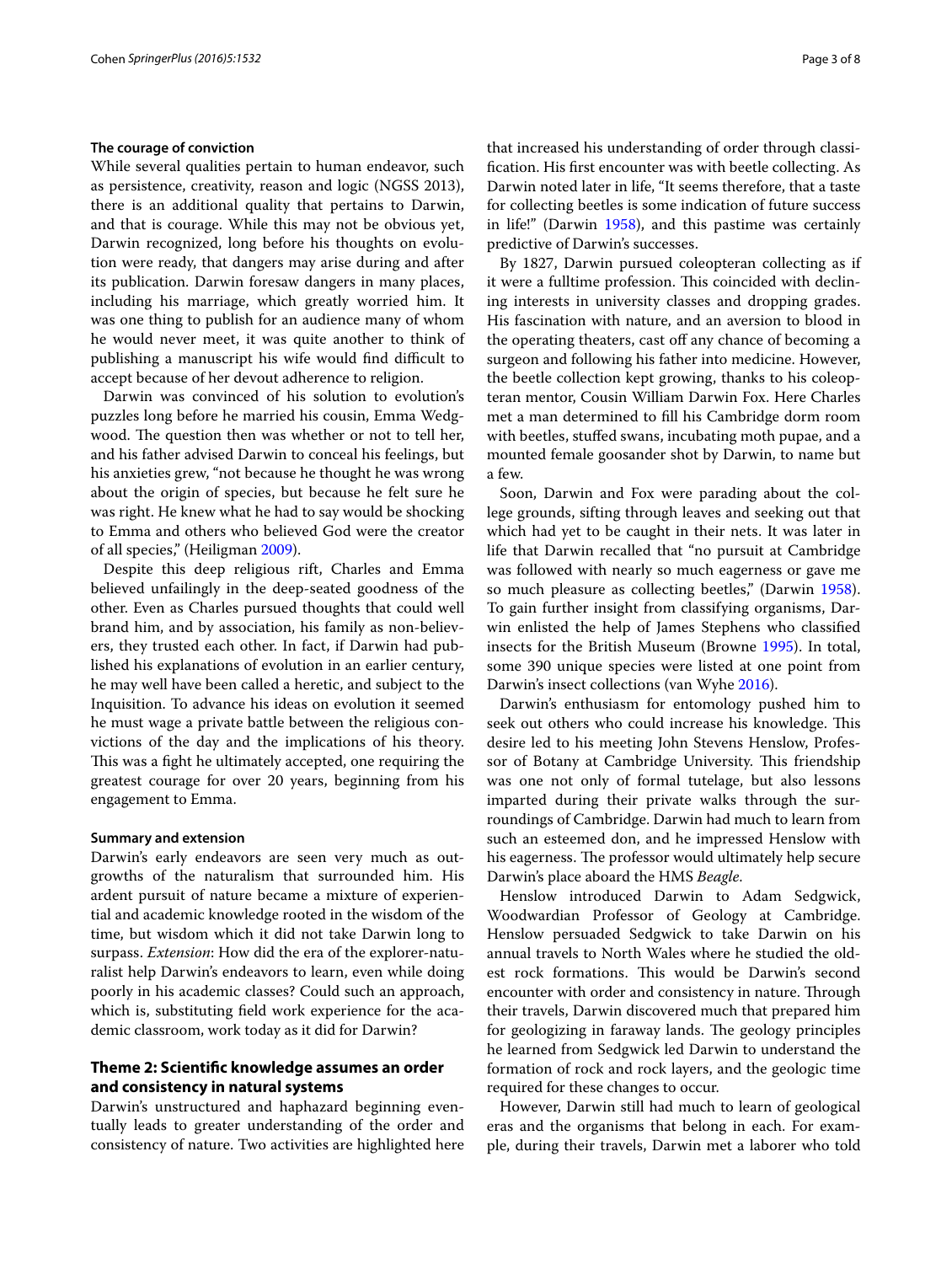him of a sea shell found in a pit being dug. Darwin, in his inexperience, was quite excited and made much of this discovery, believing that the shell belonged there, and had just been exposed by the laborer's digging. However Sedgwick explained that, "it must have been thrown away by someone into the pit. If really embedded there it would be the greatest misfortune to geology, as it would overthrow all that we know about the deposits," (Darwin [1958](#page-7-8)). In less than a week, Sedgwick saw Darwin grow from one who understood how wrong he had been about the shell, to one now proficient at measuring angles of elevation, interpreting rock strata, and able to "generalize from his observations," (Desmond and Moore [1991\)](#page-7-12).

Whether it was classification of rocks and minerals encountered with Sedgwick or the beetles he named and classified with his cousin, he was becoming a talented observer of nature's order, and sought explanations for that order. His eagerness never diminished. He realized that nature has an order and that relations within that order exist as much for rocks in formation as for beetles among the coleopteran.

#### **Summary and extension**

Through experiences in collecting and classifying, Darwin came to understand the patterns of nature, and how important they are for establishing relations among species. *Extension*: How did Darwin's beetle collecting and observations made with Sedgwick help him understand the importance "of order in nature"? How in fact did that occur?

## **Theme 3: Science is a way of knowing**

Science represents not only a body of knowledge, but processes and practices that enable one to go beyond currently established knowledge. Darwin's passage aboard the *HMS Beagle* provided the impetus of thought needed to surpass the body of knowledge he had already assimilated. While one reads of Darwin's discoveries, it is easy to presume that his place aboard the *Beagle* was never in doubt. In fact, given his youthful age and lack of professional experience, is it not more of a surprise that one who had never left the shores of England was entrusted with such a positon? How in fact did such a thing occur?

## **Securing passage**

Darwin's place aboard ship was not earned from years of professional study, but rather from good fortune, recommendations from his mentors, and the fact that others had already turned down the invitation. While Darwin's greatest insights and theories came long after the voyage, it provided a most important opportunity and Darwin was quick to see how such a voyage would expand his way of knowing. The process leading to his selection as ship's naturalist demonstrates Darwin's immediate pursuit of such an opportunity, even though there would be numerous obstacles to face in gaining approval. Here was a chance to pursue earlier dreams of exploring the tropical world, but to do so required him pursuing each of many steps needed to secure passage.

The remarkable opportunity to serve aboard ship as a naturalist and companion for the *HMS Beagle's* Captain, Robert FitzRoy, began with a letter from Steven Henslow informing Darwin of the Admiralty's interest in securing a qualified individual to serve aboard the *Beagle*. Upon seeking his father's approval, Doctor Robert Darwin made it clear that he would never allow his son to depart on such a dangerous voyage, especially one offering no future employment.

However, Darwin's Uncle, Josiah Wedgwood, was willing to speak to Darwin's father on the matter, and succeeded in convincing Darwin's father to put aside his reluctance, and grant his son this opportunity. This was no little commitment, for aside from being concerned with his son's safety, Robert Darwin had to finance his son's passage for a five-year mission. At that moment, Darwin's fate had depended upon his Uncle's willingness to travel to the family home in Shrewsbury and confront this mighty man on behalf of his son. If Uncle Josiah had failed to persuade the Doctor, his son would have never been aboard ship when it sailed.

As Darwin later recorded, "The voyage of the *Beagle* has been by far the most important event in my life, and has determined my whole career; yet it depended on so small a circumstance as my uncle offering to drive me thirty miles to Shrewsbury, which few uncles would have done, and on such a trifle as the shape of my nose." (Darwin [1958\)](#page-7-8).

Upon gaining his father's approval, Darwin's next challenge was to have an interview with Captain FitzRoy and seek his approval. In addition to being an able seaman, FitzRoy was a self-made expert in phrenology, using observations of the skull's shape to indicate strengths or weakness of different faculties. As their interview ended, the Captain reflected on Darwin's facial features. He thought they indicated a lack of resolution. The Captain "… doubted whether anyone with my nose could possess sufficient energy and determination for the voyage (Browne [1995\)](#page-7-10).

However, FitzRoy recanted, and finally his place onboard was secured with the support of his father, and the approval of the Admiralty. Darwin's eagerness and lack of other concerns led to an adventure that others were unable to pursue, and that would change his life and scientific career forever.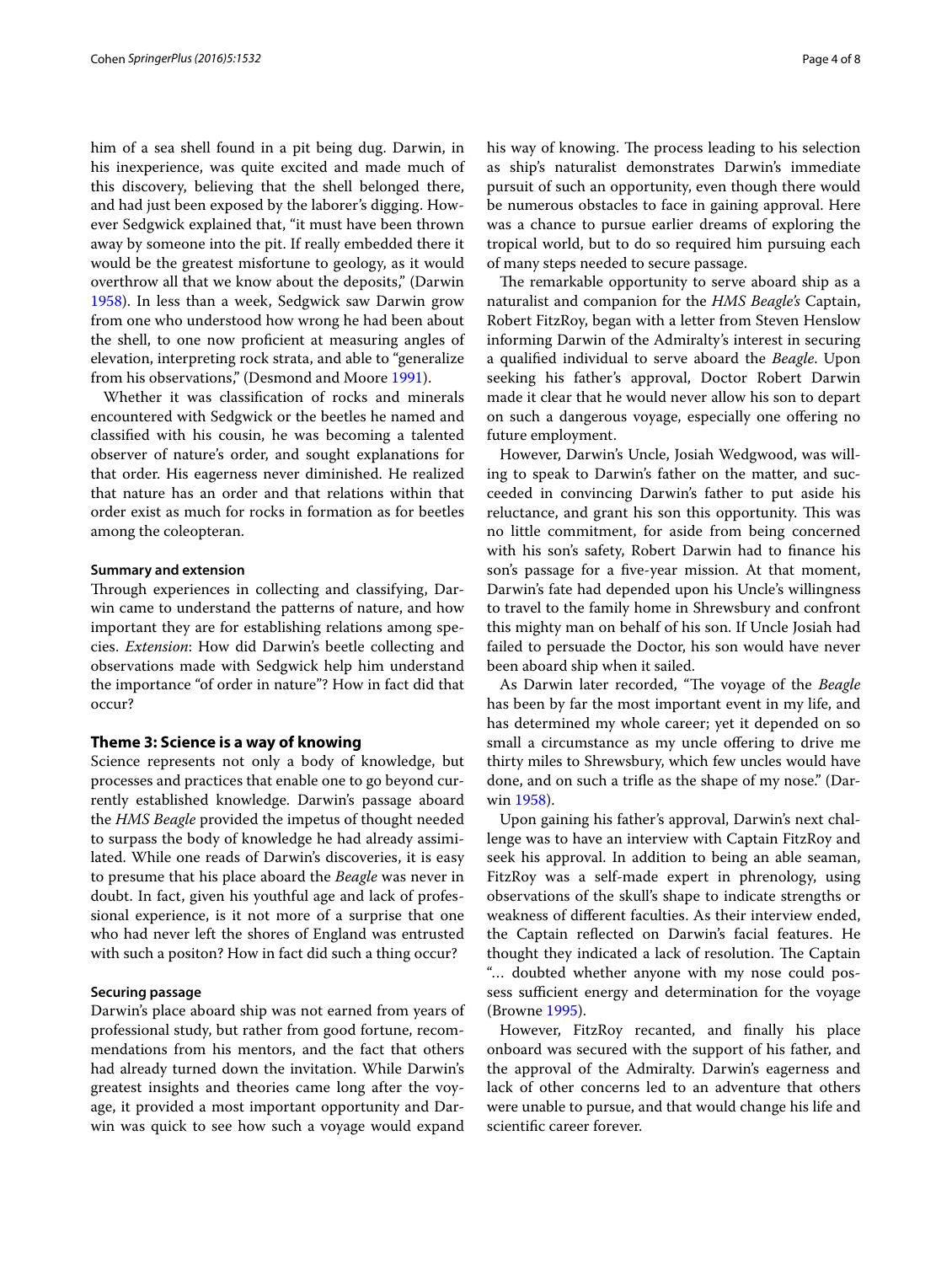## **Way of knowing**

When the *HMS Beagle* left England in 1831, its primary mission was to chart the South American coastline. Darwin's appointment as the ship's naturalist enabled his study and observation of all things natural wherever ship dropped anchor. This included geological formations, coral reefs, living species, fossils, and the people and cultures he encountered. Like other naturalists of his time (Hemming [2015\)](#page-7-13), the social and local knowledge accumulated for each species collected expanded their way of thiking. Summarily, Darwin's experiences with diverse cultures opened another avenue of learning, with recollections of extreme anger and disgust over slavery, understanding the use of species in local diets, and picking up on observations he missed, but obtained from local citizens.

Darwin brought books aboard ship containing the most recent knowledge of geology, exploration, and observations of the dense, tropical forests he would encounter. These books, along with those of the *Beagle's* library, helped build a foundation for considering nature's diversity, his collecting experiences, and as he began to theorize on all that he was finding. As his confidence grew, he found himself able to "refine, elaborate, revise, and extend this knowledge," (NGSS [2013\)](#page-7-2). Darwin's observations guided him to new theories which were astounding at the time, and have remained influential to the present day. As such, the voyage led to a way of knowing that surpassed what he could have accomplished if he had remained in England. The following examples illustrate this fact.

#### **Fossil mammals**

Imagine you were cast back in time to a land of giant mammals stretched across the southeastern shores of South America. Then, you were rushed forward to the year of Darwin's excursions in 1833. Now, all you could find were smaller, diminutive forms of the giants you saw previously. Some of Darwin's most remarkable discoveries were the fossil remains of those giant mammals. As he would remark, "The most important result of this discovery, is the confirmation of the law that existing animals have a close relation in form with extinct species," (Darwin [1839\)](#page-7-14).

Using this new understanding, Darwin was able to "refine and revise" the state of knowledge for these towering animals. For example, he could relate the nine feet long fossilized form of a *Toxodon* to the living form of the capybara, the *Megatherium* to the three-toed sloth, and the *Macrauchenia* to the ever present guanaco. From these specimens, Darwin realized that fossils of extinct animals can closely resemble living species within the same geographical region and that modern forms can be derived from those of long ago.

## **Fauna of the Galápagos Islands**

In the fall of 1835, the *Beagle* sailed to and around the Galápagos Islands. After visiting four islands, Darwin observed that native to each one were tortoises, mockingbirds, and the finches. He established similarities in climate and geologic formation among the islands, and yet, noticed that they supported animals of close relation, but differing substantially in structure and eating habits.

Darwin encountered finch populations on the islands, but most species collected came from two islands: Charles (Floreana) and James (Santiago) (Sulloway [1982a](#page-7-15), [b](#page-7-16)). However, while collecting these birds, Darwin neglected to tag each finch by island, perhaps due to his enthusiasm for the moment. While Darwin was well versed in labelling coleopterans, he was still far more familiar with geology. Consequently, most of his time was spent "geologizing" on the Galápagos, not as a welltrained ornithologist. Upon return to the *Beagle*, he did his best to classify the birds, mistakenly identifying them as finches, warblers, American blackbirds, wrens and grosbeaks.

#### **Summary and extension**

Aboard the *Beagle*, Darwin's opportunities for learning increased dramatically. Two particular examples of how Darwin learned from his experiences were given: unearthing fossils from South America and encounters with animals on the Galápagos Islands. *Extension:* Compare and contrast these two examples of what Darwin learned and the type of knowledge gained that would later to advance his theories evolution.

## **Theme 4: Scientific knowledge is open to revision in light of new evidence**

A central part of the "nature of science" is that scientific explanations are subject to revision. With new knowledge, came new insights and the need to improve upon old theories. This is a key theme in Darwin's progression to understanding evolution, as many ideas changed or were updated as a result of his discoveries. Two examples where new evidence and knowledge led to revised interpretations of theory and classification are presented below.

## **Coral reef formation**

The *Beagle* reached the Keeling Islands in April of 1836. In his *Principles of Geology*, George Lyell adopted a view that coral reefs formed from the tops of submerged volcanoes, allowing the living polyps to grow in the upper reaches only, and rim the creator with coral. However, Darwin had deduced a different view, one relying on subsidence of ocean floor, in conjunction with the elevation of the lands of South America. Such things were in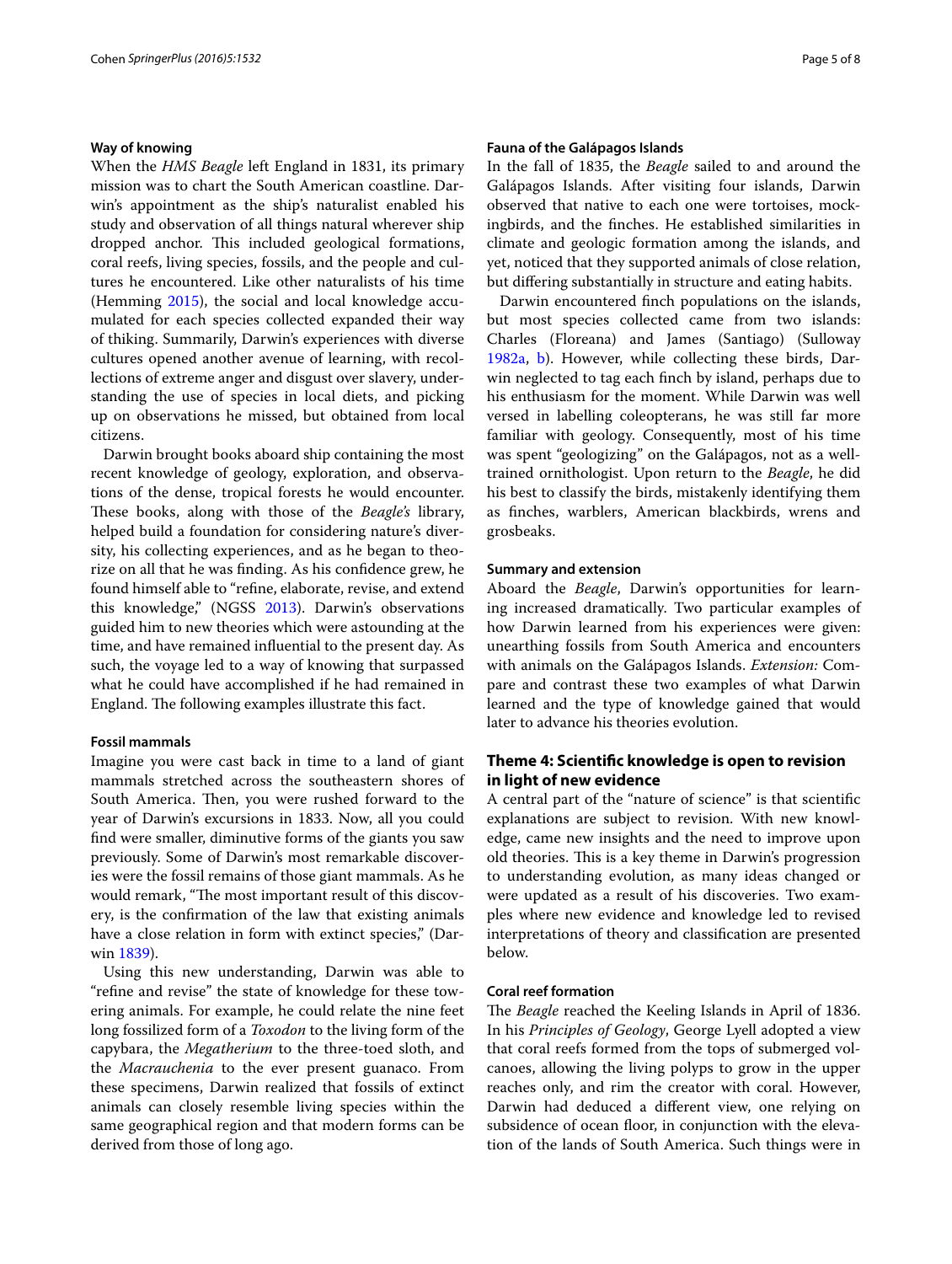accordance with Lyell's "compensatory change" in the earth's crust.

If Darwin's view was correct, then "coral should be hundreds of meters deep, having grown steadily as its mountain foundation subsided," (Huxley [2007](#page-7-17)). Captain FitzRoy arranged for his crew to dredge the bottom of the coral, and indeed, the great expanse of hidden coral was revealed, proving Darwin's hypothesis to be correct, thus revising the explanation as set forth by Lyell. Darwin was able to show an "inch by inch" approach to the growth of the coral, accumulating great height as the land below subsided (Browne [1995\)](#page-7-10). Thus, Darwin's studies were able to benefit from, and link, biological evidence and geological structure, laying the basis for modern theories on reef formation and replace Lyell's earlier theory.

#### **Re‑classifying the Galápagos finches**

Upon return to England, Darwin realized that by neglecting the island location from which each bird was collected, he hindered its correct classification. Darwin needed help to clear up this confusion. Fortunately, other members of the crew were willing to provide Darwin with their collections of similar birds, but with each one identified by its respective island. However, finding someone suitable to help with this classification was difficult. He found "… the geologists all willing to render all assistance and exceedingly kind, but the Zoologists seem to think a number of undescribed creatures rather a nui-sance," (Browne [1995\)](#page-7-10).

Darwin was relieved when scientists at the Zoological Society of London presented the birds to John Gould for classification. Eventually, Gould's painstaking work revealed these "undescribed creatures" from the Galápagos to be 13 species of closely related birds, quite unlike Darwin's tentative classification as unrelated birds. Their form was so peculiar that Gould placed them in an entirely new group, classified as 13 species, divided among 5 genera.

Within 6 days after receiving them, Gould presented the Galápagos finches as new to science. He deciphered the significance of the graduated differences among beak size. This separated him from other ornithologists of the day by noting that this variability in beak size among the finches was contrary to beak size being one of the most stable family characteristics. Usually, the plumage was highly modified and variable, whereas in the finches, coloration was almost identical (Sulloway [1982a\)](#page-7-15).

In the first edition of Darwin's *Journal of Researches* (Darwin [1839](#page-7-14)), in contrast to its second edition (1845, Darwin gave virtually no attention to the finches. While Gould deserves the credit for unravelling the mystery of the finches, Darwin deserved credit for his continued questioning of the significance of the Galápagos animals as examples of a species' change over time, which he

summarized in the second edition of his records aboard the *Beagle* as: "The most curious fact is the perfect gradation in the size of the beaks in the different species of Geospiza, from one as large as that of a hawkfinch to that of a chaffinch…there are no less than six species with insensibly graduated beaks…Seeing this gradation and diversity of structure in one small, intimately related group of birds, one might really fancy that from an original paucity of birds in this archipelago, one species had been taken and modified for different ends," (Darwin [1845](#page-7-18)).

#### **Summary and extension**

This theme contains one of the key truths of the nature of science: all data, publications, research, are to be made available for review and revision. The following questions consider this vital point. *Extension*. Why did Gould's final classification of the Galápagos finches assume much greater importance than Darwin's classification of the birds while at sea? How do you think Darwin felt after advancing his theory on the formation of coral reefs, which surpassed and replaced the theory of such laid out by Charles Lyell, his close fined and mentor?

## **Theme 5: Scientific knowledge is based on empirical evidence derived from experiment and observation rather than theory**

During and after the voyage of the *Beagle*, Darwin patiently accumulated evidence for a species' ability to change. While his theories eventually followed, it was his astounding, almost unlimited, evidence on the ability of species to change that made his book on evolution so compelling. Secondly, he was able to see and portray relations between any two closely aligned species, as well as those separated in time from one another, as products of common descent. This theme examines his most important publication as an example of theory growing from empirical evidence.

### **The origin of species**

Theories are explanations for observable phenomena, based on a body of evidence developed over time. By the time Darwin was ready to publish, he had provided a theory for evolution working through natural selection. Darwin was not the only person to arrive at such a theory, as working independently and in another corner of the globe, Wallace [\(1858\)](#page-7-19) produced such a theory as well. It was indeed remarkable that from both men came to a similar if not equivalent idea—that evolution, meaning change over time, occurred through natural selection.

It was this idea, among many others, that Darwin put forward in his book, *On the Origin of Species by Means of*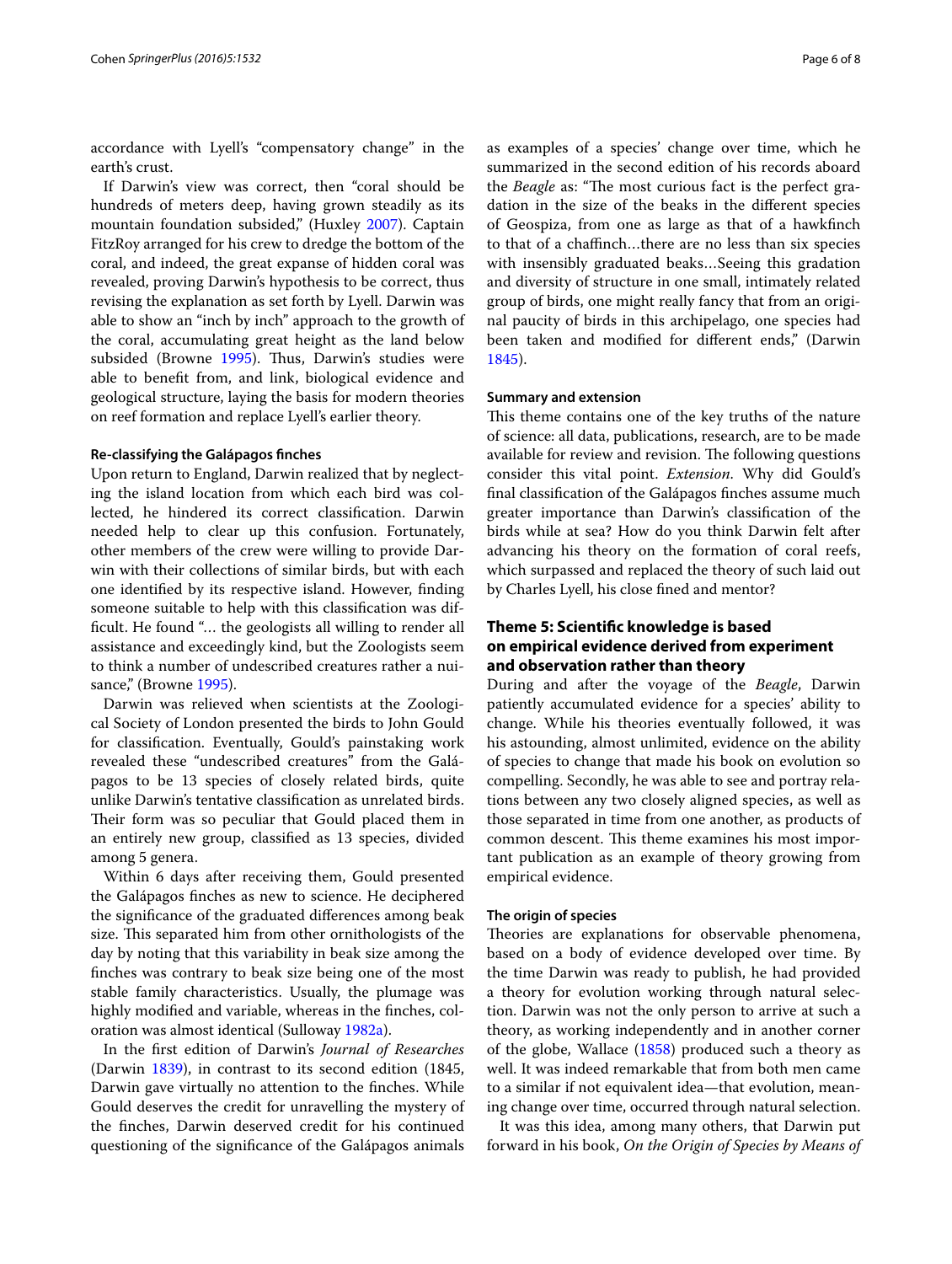*Natural Selection, or the Preservation of Favored Races in the Struggle for Life*. Some 25 years in its conception, the book provides a foundation for evolutionary biology. It removes evolution from prior ignorance, by presenting a scientific theory which allows populations to change over generations, and frees them from the bonds of immutability, as professed by the Church of England. In addition, Darwin proclaimed that the diversity of life arose by common descent with modification allowing for changes in species over time.

All of Darwin's observations and insights, plus reading of increasing population growth and demand for limited resources, brought him to his theory of natural selection. Briefly, this means that individuals better adapted to their environment survive and increase in number through reproduction. It relies on four propositions which again Darwin had seen or studied. First, living organisms reproduce at rates exceeding their survival. Second, members of a species show variation among individuals, variations which are the basis for beneficial adaptations. Third, there will be competition among members of a species for available resources, and fourth, selection will occur, with the most well adapted surviving.

Darwin explained natural selection in the *Origin* (1859) as, "any variation, however slight and from whatever cause proceeding, if it be in any degree profitable to an individual of any species, …, will tend to the preservation of that individual, and will generally be inherited by its offspring." In concluding this book, he states, "There is grandeur in this view of life, with its several powers, having been originally breathed into a few forms or into one; and that, whilst this planet has gone cycling on according to the fixed law of gravity, from so simple a beginning endless forms most beautiful and most wonderful have been, and are being, evolved," (Darwin [1859\)](#page-7-20).

#### *Summary and extension*

Consider each of Darwin's observations presented in this study. Which most directly explains evolution through the process of natural selection? For example, would you include the fossils from South America, the speciation of the finches from the Galápagos, formation of coral reefs, Darwin's beetle collection, or the knowledge gained from his expedition with Sedgwick?

## **Conclusion**

No matter how the nature of science is defined, it is foremost a personal endeavor, each scientist approaching his or her studies in their own way. In this case study, the life, historical times, and experiences of Charles Darwin illustrate one approach to scientific inquiry, using an experiential approach to understanding nature. However, upon his return to England, a systematic approach for his studies and research, mobilizing evidence for what would become the *Origin of Species*, encompassing the theory of natural selection. In fact, this new approach involved a very distinct and personal schedule once he moved to Down House, one that the entire family observed and by which they set their daily activities.

This study categorized Darwin's approaches to his studies using five of the themes describing the nature of science as identified by the NGSS. This allows students to explore not only Darwin's theories, but how he arrived at these findings. Three themes selected are meant to convey the personal and uniquely individual side of the nature of science. As such, extensive information was assembled for the first theme, that of human endeavor, including a section on the courage of conviction. A second essential theme was how one gains knowledge about the order and consistency of nature. This was explored through Darwin's collecting and categorizing and his experiences aboard the *Beagle* used to illustrate ways of knowing.

The study concludes with examples showing how science is revised, and what Darwin learned from participating in this process. Finally, students consider how empirical evidence was gathered throughout Darwin's career to support claims and theories that were made in the *Origin of Species*. Examples provided for these five themes shows students how Darwin corrected his earlier errors and grew to become a careful, reflective scientist, despite the lack of promise exhibited earlier in school and when beginning university.

Students leave with the impression of Darwin as a struggling but ultimately successful naturalist, at once marked by disappointments and remarkable opportunities. Rather than see Darwin as a man having all the answers, students understand him as a person working tenaciously to provide evidence for each theory he advanced. Finally, his scientific studies led Darwin to believe that, "The love for all living creatures is the most noble attribute of man," (Darwin [1859\)](#page-7-20).

#### **Author details**

<sup>1</sup> Montgomery County Public Schools, Rockville, MD, USA.<sup>2</sup> Graduate School USA, Washington, DC, USA. <sup>3</sup> Audubon Naturalist Society, Chevy Chase, MD, USA.

#### **Acknowledgements**

The author wishes to thank the comments, corrections and suggestions received from four anonymous reviewers. Addressing each of their points added great value beyond the original versions of this work.

#### **Competing interests**

The authors declare that they have no competing interests.

Received: 1 March 2016 Accepted: 11 August 2016Published online: 13 September 2016